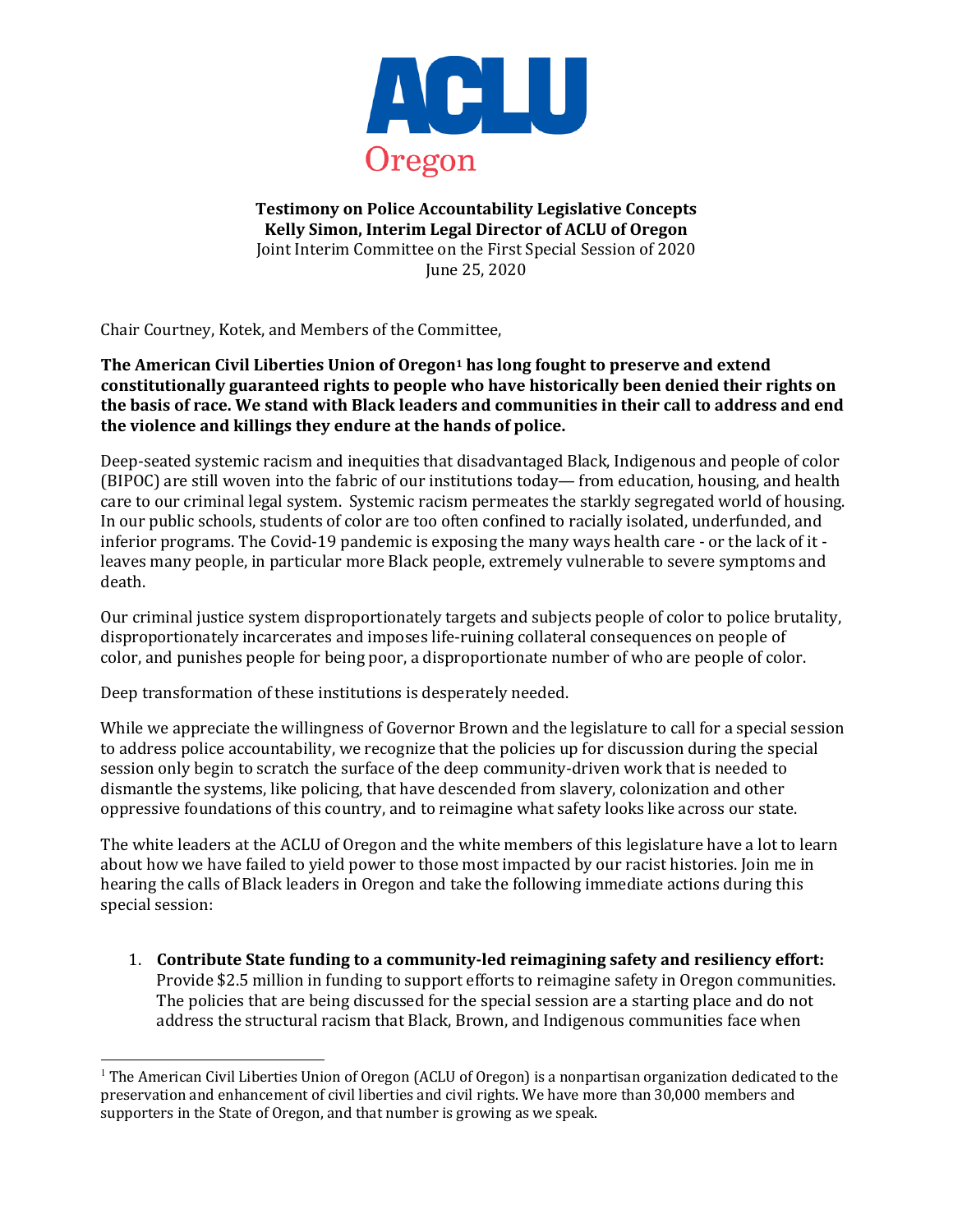interacting with the police and carceral systems. These communities have identified a need for the time and resources to produce a community-driven long-term plan and subsequent policy, practice, and resource proposals for decision-makers to engage with. Share this power.

2. **Pass policies identified by Black-led organizations as urgent:** The legislature should immediately begin work with Black-led organizations to craft concepts addressing qualified immunity, use of force standards, and altering the investigative function and makeup of the Department of Public Safety Standards and Training (DPSST) during this special session.

For the policies currently under consideration by this committee, with the exception of SB 1604, the ACLU of Oregon will support the proposed policies with the necessary amendments laid out below.

## **SB 1604: Discipline Guidelines and Arbitration Decisions**

In an effort to uphold agreed-upon discipline standards, the concept would prohibit an arbitrator from lessening a disciplinary action against a police officer if the arbitrator and the law enforcement agency determine that the officer has committed misconduct and was disciplined in a manner consistent with a disciplinary matrix adopted via collective bargaining.

While the ACLU of Oregon is in support of the general concept of this bill, we have concerns that with the current language law enforcement agencies and police union bargaining teams will be incentivized to reduce discipline matrix outcomes in order to anchor arbitrators. It also continues to keep the public out of the conversation about appropriate officer accountability. We respectfully request for the bill to be amended to add a statewide floor on discipline and ensure discipline matrices are not subject to collective bargaining.

### **HB 4207: Transparency of Police Discipline Records**

Similar to the public transparency that educators are subject to through the Teacher Standards and Practices Commission disclosure process and public database, the concept would require the same for police officers (e.g., disclosure of officer name, bureau of employment, etc.), through the Oregon Department of Public Safety Standards and Training (DPSST) complaint review and integrity processes.

The ACLU of Oregon will be supportive of the HB 4207 with the adjustment listed below:

• Clarity is needed to ensure that an investigation will take place whether or not a police officer resigns in the face of an investigation. If this is not addressed, police officers will be able to resign to avoid an investigation and being entered into the database, only to be rehired by another agency.

### **HB 4201: Independent Investigation of Use of Force**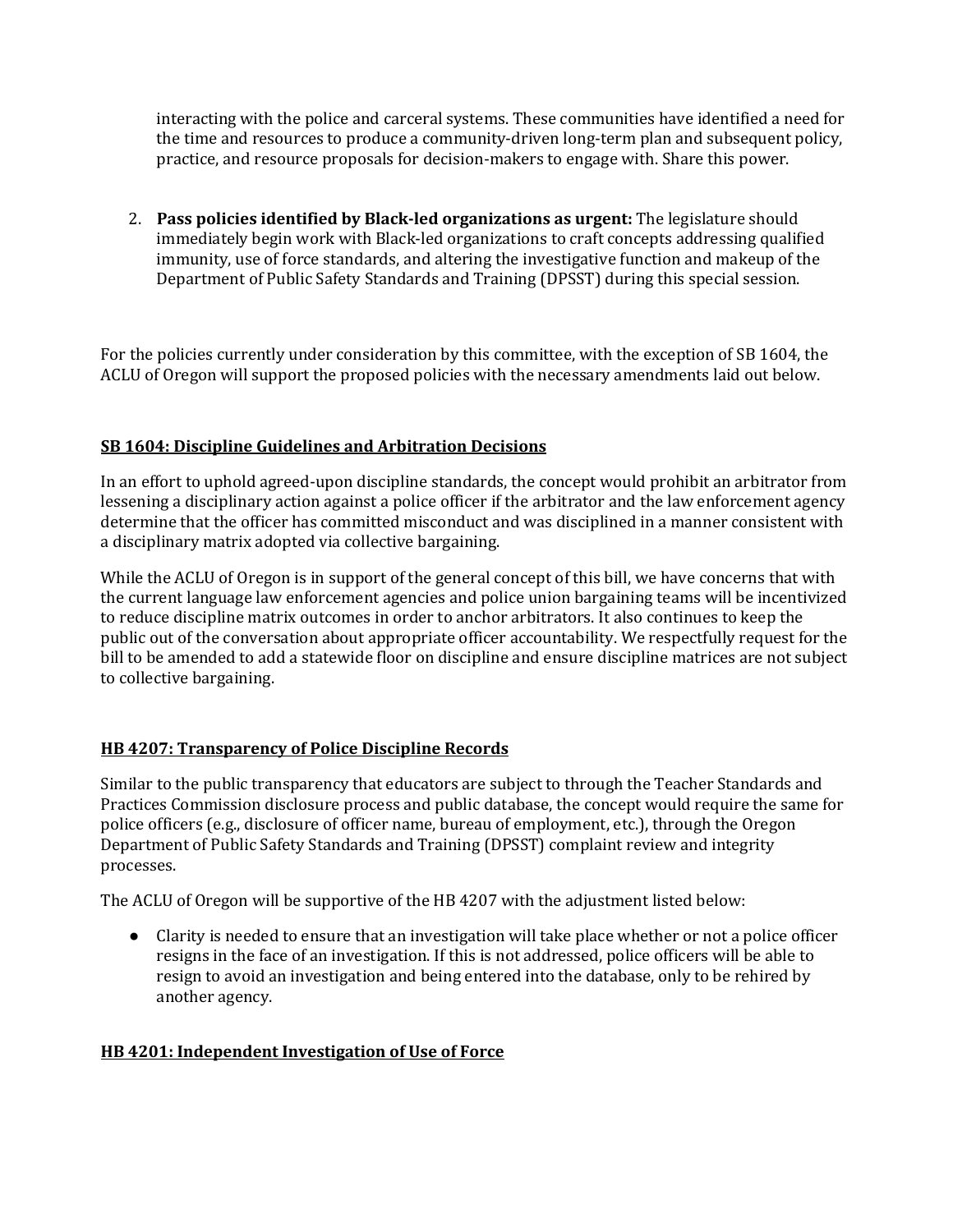This concept would authorize Oregon's Attorney General to investigate and prosecute, if a criminal act is determined, any use of force by a police officer that results in death or serious physical injury. Investigations that do not result in a criminal prosecution would be released to the public.

The ACLU of Oregon will be supportive of the HB 4201 with the adjustments listed below:

- It is critical that the scope of the bill continues to cover both physical injury and death. A clear definition of "physical injury" should be included in the bill and not left to rulemaking. For instance, the LC could refer to ORS 161.015(8) for the definition of "serious physical injury" which states, "Serious physical injury" means physical injury which creates a substantial risk of death or which causes serious and protracted disfigurement, protracted impairment of health or protracted loss or impairment of the function of any bodily organ."
- The bill should be amended to ensure clarity that the Attorney General will be given the discretion to prosecute misconduct cases through their office or to assign that responsibility to another entity in cases where there may be conflict.
- Clarity is needed to allow the Attorney General to also seek relief on behalf of the public in instances where constitutional violations are identified.

# **HB** 4205: Duty to Report and Intervene

To ensure the highest level of professional conduct by police officers, the concept would require all police officers to intervene to prevent or stop any fellow officer from conducting any act that is unethical or that violates law or policy (e.g., excessive force, theft, fraud, inappropriate language, sexual misconduct, harassment, falsifying documents, inappropriate behavior, etc.). Intervention may be verbal and/or physical, and failure to intervene would be subject to disciplinary action. This bill focuses on the duty to intervene but fails to include the duty to report or provide stricter standards for the use of force.

The ACLU of Oregon will be supportive of the HB 4205 with the adjustment listed below:

- The LC should be amended to ensure police officers are also notifying their superiors when:
	- $\circ$  A police officer breaks criminal law
	- $\circ$  A police officer breaches law enforcement code of ethics
	- $\circ$  A police officer uses excessive force.
	- $\circ$  A police officer targets any person based on their real or perceived age, race, ethnicity, color, national origin, language, sex, gender identity, sexual orientation, political affiliation, religion, homelessness or disability.
- In addition to adding a reporting requirement, the bill needs an accompanying concept that provides stricter standards for use of force.

## **HB 4208: Protecting Freedom of Speech and Assembly from Excessive Force**

The concept would prohibit the use of weapons of war: tear gas and sound cannons. The use of flashbang grenades, other less-lethal projectiles or disbursement tools would need to be documented and information about usage must be made available to the public no later than 72 hours after use.

The ACLU of Oregon will be supportive of the HB 4208 with the adjustments listed below: